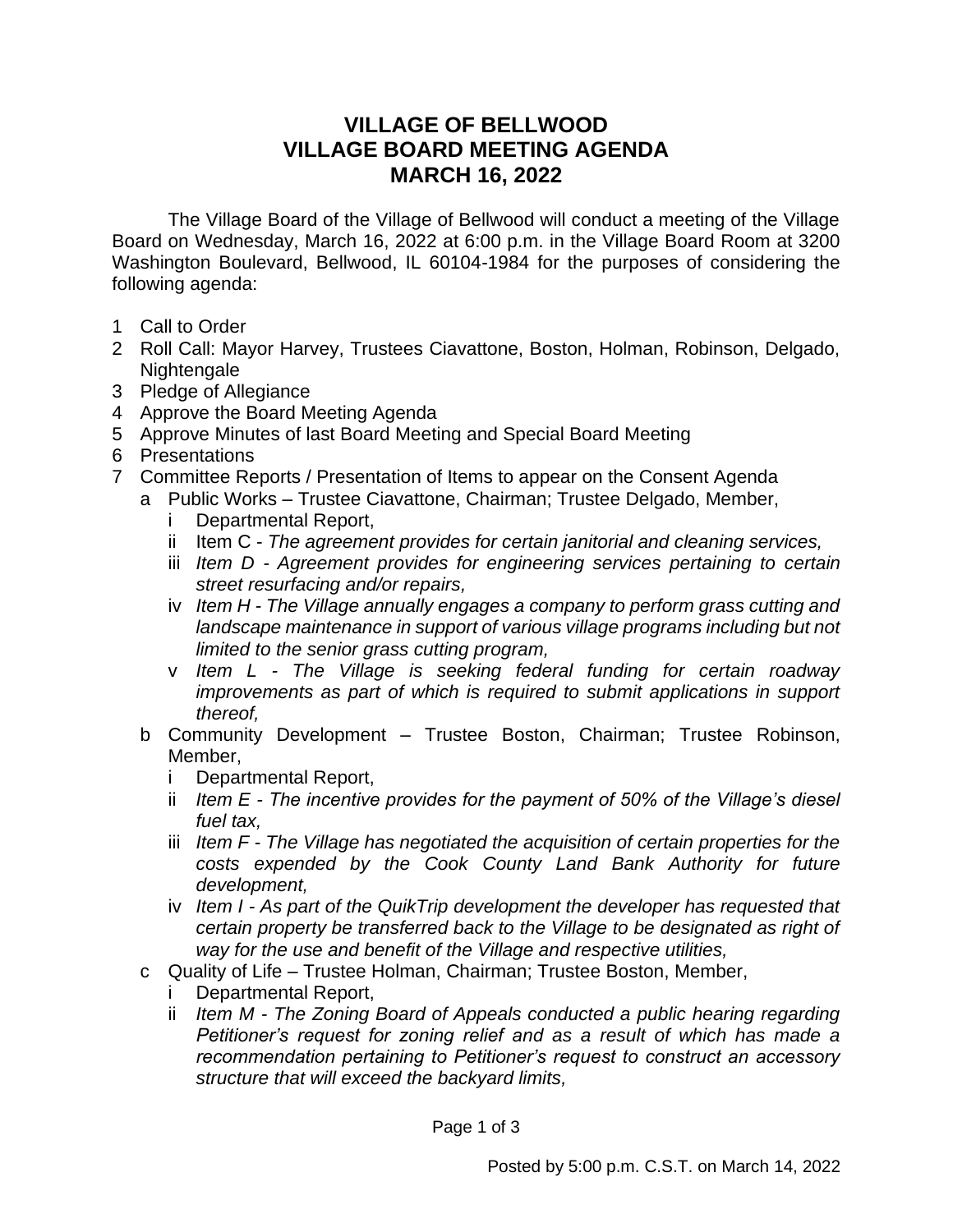- d Administration Trustee Robinson, Chairman; Trustee Ciavattone, Member,
	- i Departmental Report,
	- ii *Item G - The Village routinely reviews pending litigation and updates the information and reserves as set forth in the attached litigation report,*
	- iii *Item K - The policy updates the Village Policy pertaining to records retention,*
- e Public Safety Trustee Delgado, Chairman; Trustee Nightengale, Member,
	- Departmental Report,
	- ii *Item J - The agreement provides for the ability of the police department personnel to communicate on a different system with other police departments,*
- f Finance Trustee Nightengale, Chairman; Trustee Holman, Member,
	- i Departmental Report,
	- ii Authorize payment of bills,
	- iii Ratify investments,
	- iv *Item A - The Village on an annual basis adopts an appropriation ordinance providing for the appropriations of funds for the calendar year, it should be noted that the village staff once again proposes a balanced budget for the calendar year 2022,*
	- v *Item B - The Village on an annual basis adopts an appropriation ordinance providing for the appropriations of funds for the calendar year. From time to time it is necessary to amend the appropriation ordinance in order to provide for and authorize certain expenditures,*
- g Ad Hoc Committees:
	- i Traffic Safety Trustee Nightengale, Chairman; Trustee Holman, Member,
	- ii Other
- 8 Consent Agenda
	- a An Ordinance making Appropriations for the Calendar Year beginning January 1, 2022 and Ending December 31, 2022,
	- b An Ordinance Approving Supplemental Appropriations for the Calendar Year Beginning January 1, 2021 and Ending December 31, 2021,
	- c A Resolution Approving and Authorizing the Execution of an Agreement by and between the Village of Bellwood and CleanNet of Illinois, Inc.,
	- d A Resolution Approving and Authorizing the Execution of an Agreement by and between the Village of Bellwood and Edwin Hancock Engineering, Co.,
	- e An Ordinance Approving and Authorizing the Execution of a Development Agreement for the Property commonly referred to as 1040 South 25th Avenue, Bellwood, Illinois 60104 (QuikTrip Corporation),
	- f A Resolution Approving and Authorizing the Execution of a Letter of Intent by and between the Village of Bellwood and the Cook County Land Bank Authority,
	- g A Resolution Approving and Adopting the Reports pertaining to pending Litigation,
	- h A Resolution Approving and Authorizing the Execution of an Agreement by and between the Village of Bellwood and Beary Landscaping, Inc.,
	- i An Ordinance Approving and Accepting the Dedication of Right of Way,
	- A Resolution Approving and Authorizing the Execution of an Agreement by and between the Village of Bellwood and the Emergency Telephone System Board of DuPage County (DUPAGE ETSB),